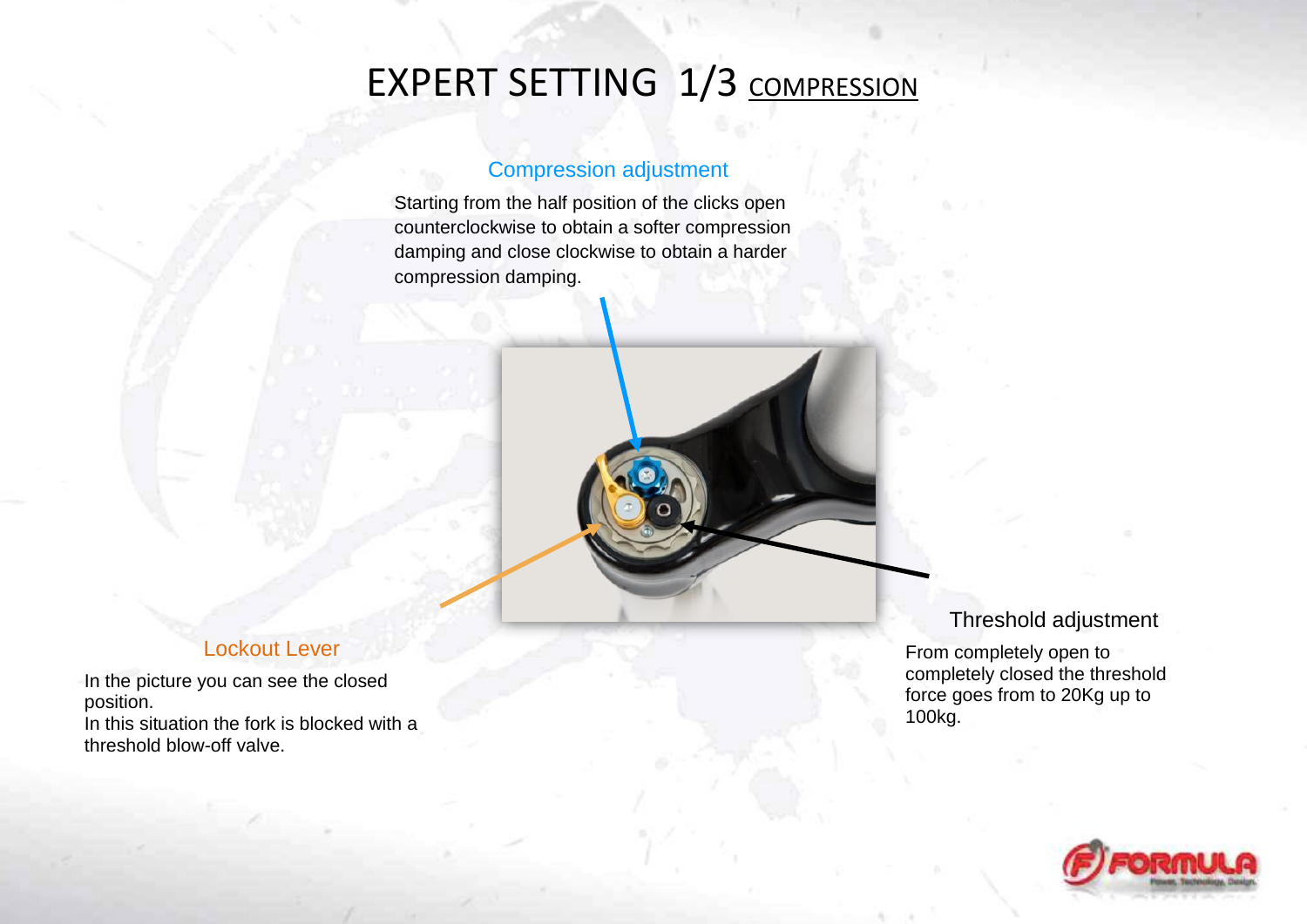## EXPERT SETTING 1/3 COMPRESSION

### **KIT Compression**

You can request to a Formula center the customization of the compression setting changing this kit. It's available in three different level of progression.







### **Satellite Position**

Loosening this grub and using the two milled holes with a spanner wrench you have the possibility to rotate the cap (called satellite) choose the position most convenient for you.



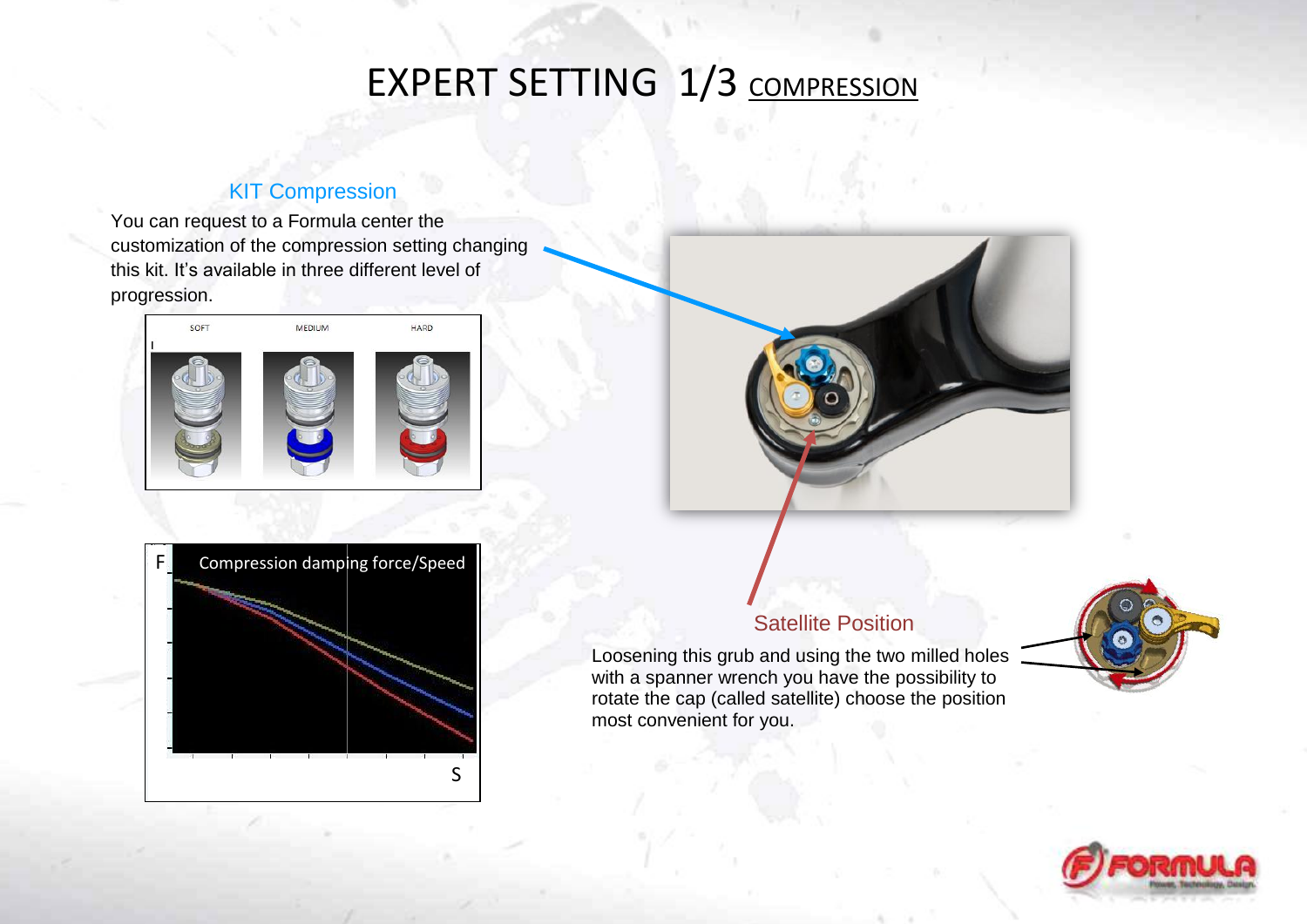# EXPERT SETTING 2/3 REBOUND



You have 18 clicks to find the rebound damping good for your riding style and good for your weight.

If you use an higher pressure than the standard, is convenient close the rebound adjuster a few clicks to get a rebound stroke more controlled, so if you use a lower pressure of the standard is convenient to open this adjuster a few clicks.

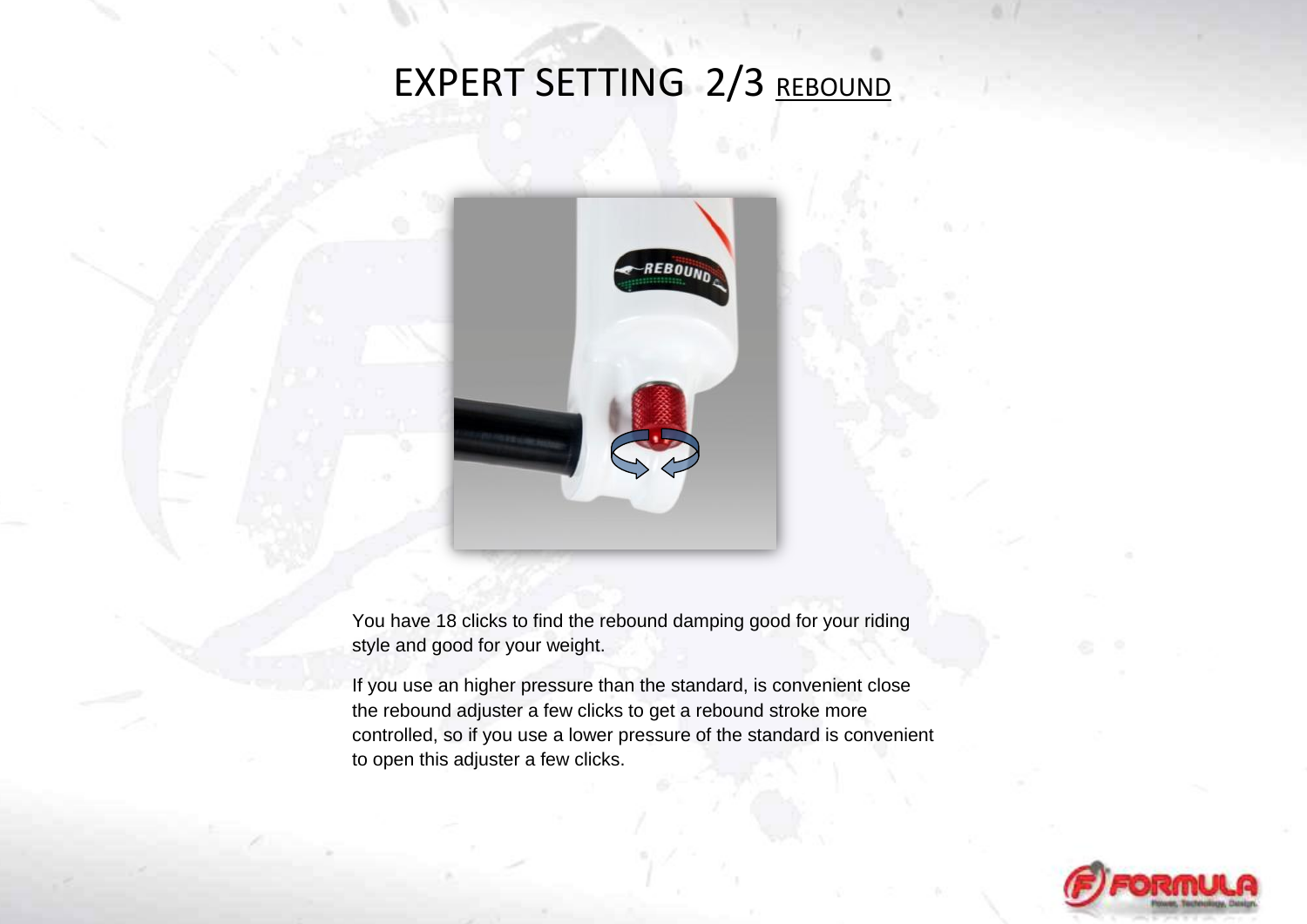## EXPERT SETTING 3/3 AIR SPRING

Adjusting the two factors **air spring pressure** + **air spring oli volume** you can choose the behavior of your air spring between:

**linear nedium progressive** 

- air spring oil volume  $= 25cc$ air spring pressure = std -30%
- air spring oil volume = 15cc air spring pressure = std -15%
- air spring oil volume  $=$  std= 5cc
	- air spring pressure = std

To adjust the air spring oil volume follow next instructions:

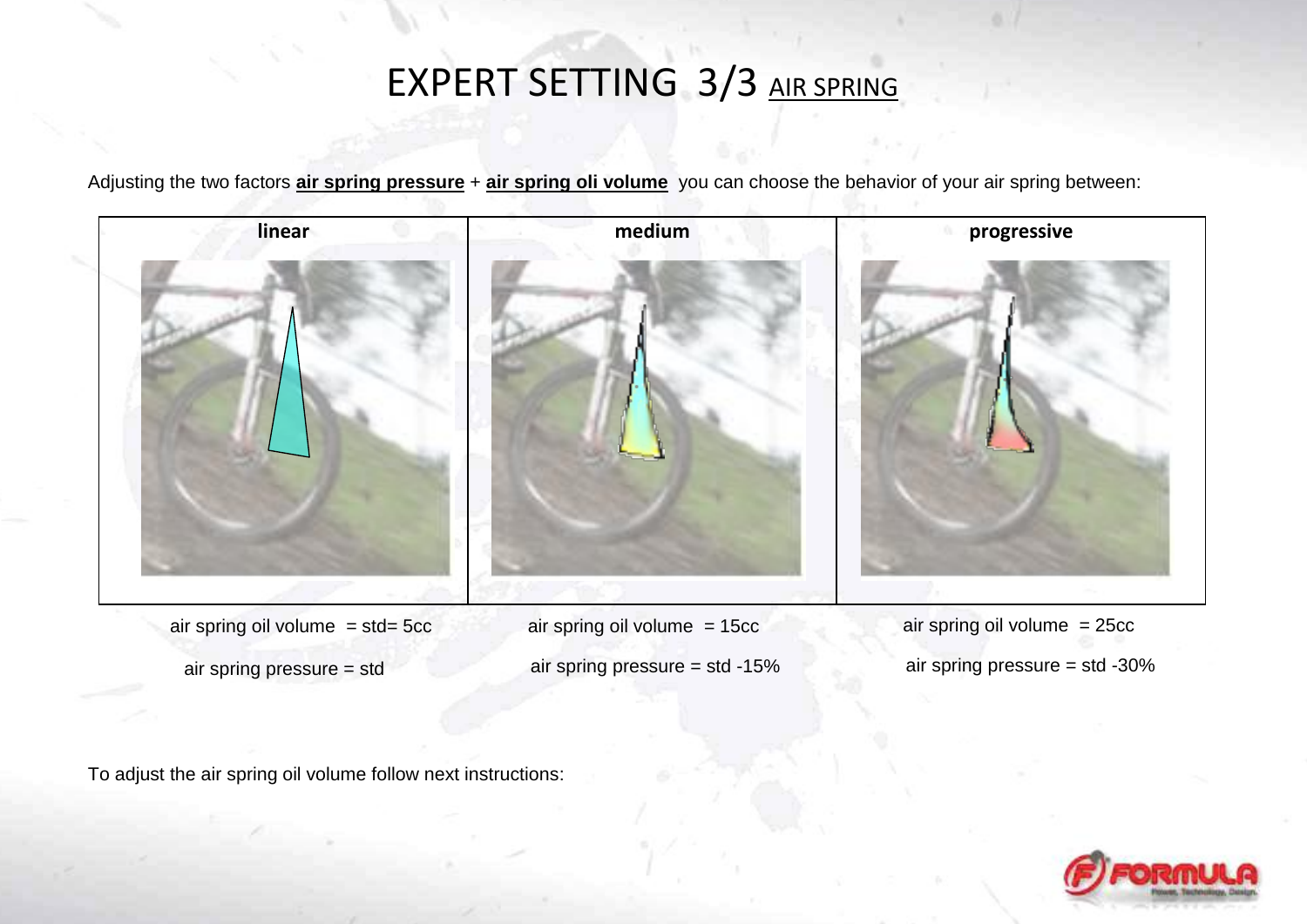### EXPERT SETTING 3/3 AIR SPRING

### Oil volume adjusting:

**IF YOU KNOW** the internal quantity you can simply remove the valve within a common tool for tire valves and add or remove oil with a syringe.

N.B. use the lubricating oil supplied by Formula.

#### **IF YOU DON'T KNOW** the internal quantity you have to:

-remove the left cap using the special tool (28mm multihex externally turned) -remove the oil inside the chamber by wiping with clean absorbent paper -add the desired quantity

-tighten the cap with a torque of 35Nm

-inflate the chamber to the desired pressure

N.B. utilizzare l'olio lubrificante fornito da Formula.